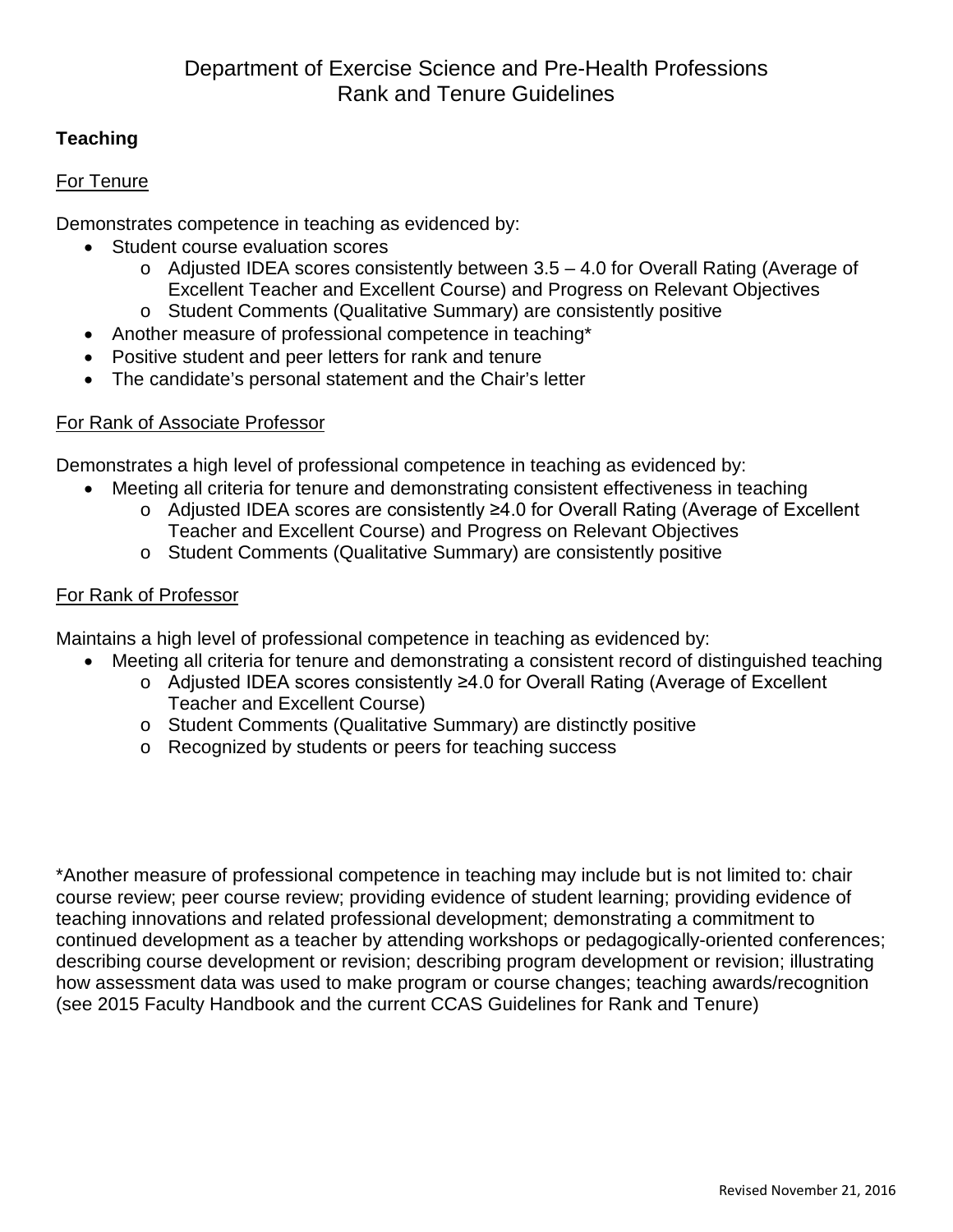# **Scholarship**

### For Tenure

Demonstrates a positive trajectory of scholarly achievement as evidenced by:

- 2-3 peer reviewed publications or equivalent scholarly achievements\* with evidence of meaningful contribution to the field and quality of venue
- 2-3 scholarly or professional presentations\* at regional/national/international conferences
- Mentoring undergraduate research at Creighton University as indicated by:
	- o Student presentations at local (CURAS, St. Albert's Day, Honor's Day) or regional meetings

### For Rank of Associate Professor

Demonstrates an emerging record of recognized scholarly achievement as evidenced by:

- 4-5 peer reviewed publications or equivalent scholarly achievements\* with evidence of primary authorship and substantial efforts since coming to Creighton University
- 4-5 scholarly or professional presentations\* at regional/national/international conferences
- Mentoring undergraduate research at Creighton University as indicated by:
	- o Student presentations at local (CURAS, St. Albert's Day, Honor's Day) or regional meetings
- Submission of one or more grant applications (intramural or extramural)

### For Rank of Professor

Demonstrates an established record of nationally recognized scholarly achievement as evidenced by:

- 6-8 additional peer reviewed publications or equivalent scholarly achievements\* since promotion to associate professor, preferably with evidence of primary authorship
- Regular participation at regional/national/international meetings, with 1-2 scholarly presentations annually; invited or peer reviewed presentations at large meetings are particularly significant
- Maintains ongoing undergraduate research at Creighton University as indicated by:
	- o Student presentations at local (CURAS, St. Albert's Day, Honor's Day), regional and/or national meetings
	- o Students included as co-authors on peer reviewed publications
- Principle investigator of at least one extramural grant (industry or federally funded) or two funded intramural grants

\*Examples of equivalent scholarly achievements include:

Authorship of textbook (significant), laboratory manual, or other pedagogical materials (i.e. software programs); invited review papers in peer reviewed journals, invited book reviews, invitations to participate in national/international symposia; invited seminars at other institutions

Equivalencies for Peer Reviewed Publications

2 non-peer-reviewed publications = 1 peer-reviewed co-author publication Lead author of a refereed review = 2 peer-reviewed lead author publications 1 chapter = 1 peer-reviewed lead authored publication or 3 co-authored publications

Equivalencies for presentations

- 2 regional  $=$  1 national
- 1 international  $= 2$  national